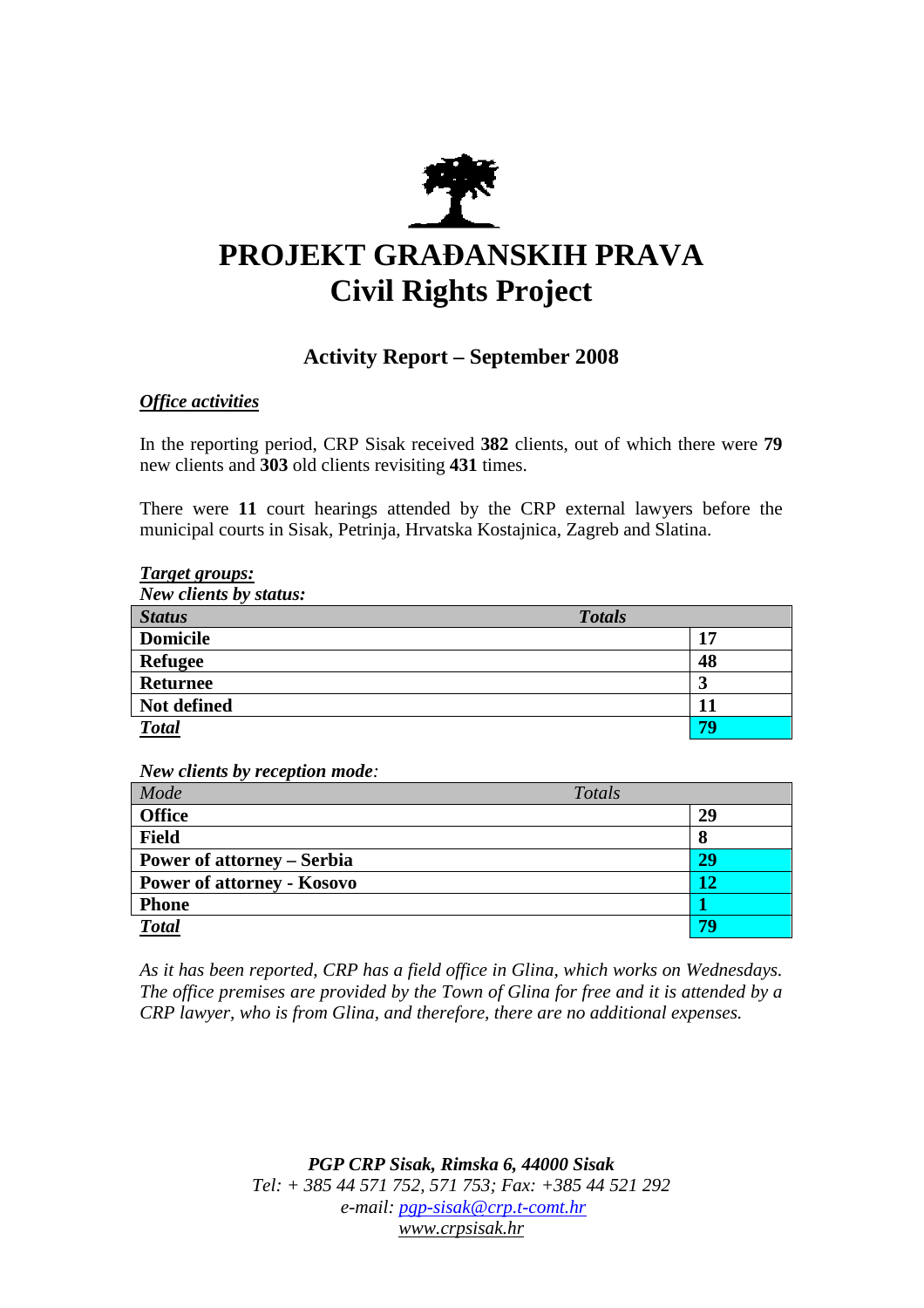| <b>TYPE OF CASE</b>                    | <b>NUMBER OF EVENTS</b> |
|----------------------------------------|-------------------------|
| Citizenship                            | 41                      |
| Documents and status                   | 141                     |
| Ownership                              | 124                     |
| Pension and health and social security | 90                      |
| Housing care                           | 35                      |
| Tenancy rights                         | 31                      |
| Labour                                 | 18                      |
| Misdemeanour                           | 6                       |
| Other                                  | 49                      |
| <b>TOTAL</b>                           | 535                     |

During the reporting period, there were **101** successfully solved request. They mainly relate to documents, status and establishment of ownership cases.

| Appeals/complaints                      | 24             |
|-----------------------------------------|----------------|
| Letters                                 | 98             |
| Lawsuits                                | 8              |
| Administrative lawsuit                  |                |
| Constitutional complaint                |                |
| <b>ECHR</b> application                 | $\overline{2}$ |
| Submissions- institution of proceedings | 15             |
| Submissions – other                     | 100            |
| Legal counseling                        | 193            |
| Quick advises                           | 197            |
| <b>TOTAL</b>                            | 645            |

# **LEGAL ASSISTANCE**

## *Legal issues*

The legal issues that CRP has been dealing with remain the same, as it can be seen in the table above (type of case.) Also, despite of some changes in proceedings, the problems related to cases remain generally the same: lengthy proceedings, postponing of court hearings, favouring of temporary users over the owners, not encouraging the return of refugees, etc. The laws, even when they are good, are not being applied well.

During the war, there were thousands of terrorist acts committed, mainly against the Serbs. The Article 180 of the Law on Obligatory Relations allowed them to initiate court proceedings for compensation, as it said "For damage caused by death, bodily injury, i.e. damage to property caused by terrorist acts or violence or public demonstrations or manifestations the responsibility is on the authorities whose officials were obliged to prevent such damage according to the valid laws." However, as there were thousands of such cases and the compensation amounts were enormous, in January 1996, the mentioned article was cancelled, and all such proceedings were stopped. However, after the ECHR decision in the *Kutic* case in 2002, in 2003 the Law on Compensation for Damage caused by terrorist Acts and Public Demonstration

> *PGP CRP Sisak, Rimska 6, 44000 Sisak Tel: + 385 44 571 752, 571 753; Fax: +385 44 521 292 e-mail: pgp-sisak@crp.t-comt.hr www.crpsisak.hr*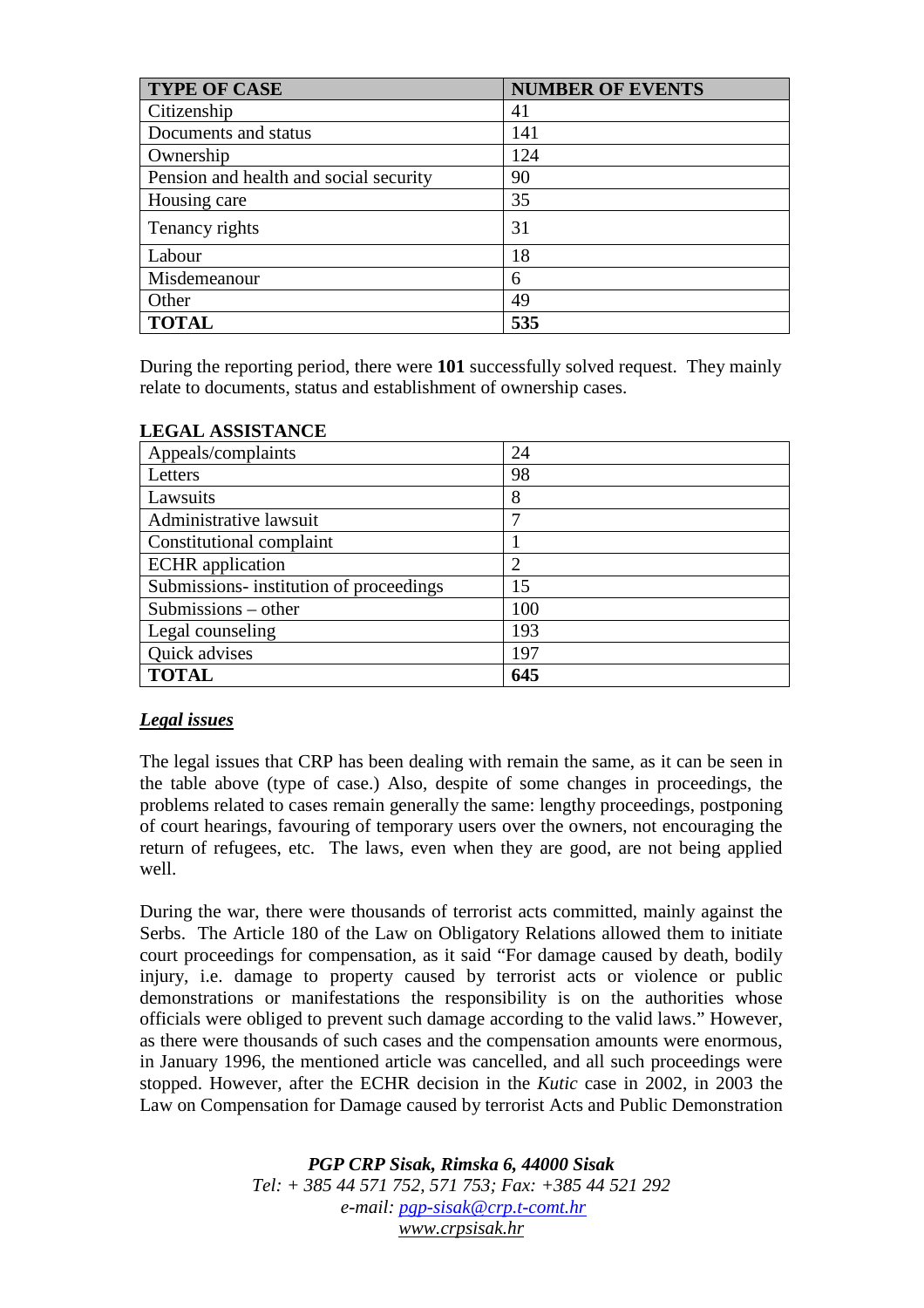was brought. It only regulates damage caused by death and bodily injury and mental agony caused by death of close relatives (children and parents), which means that material damage to property caused by terrorist acts remains unsolved. Even the damage caused by death is difficult to win, as the State is strongly fighting against the responsibility and obligation to pay the compensation, which they limited to HRK 350.000,00 (less than 50.000 Euro), estimating in this way a value of a life of person victim of a terrorist act to that amount. The problem in these cases is also the statute of limitation.

The following case, which has been reported, will demonstrate the above said. Namely, the client M.K. is the owner of an optical shop in Karlovac, for which he has been renting the premises. On 11 November 1991 the shop was mined, an explosive device was put and activated in the shop. The damage was enormous, the shop was completely destroyed. It was a terrorist act, done by unknown person(s) during the war and police hours in Karlovac. There were many similar terrorist acts in Karlovac at that period, at the beginning of the war, as well as in other areas of Croatia. The Police was called and they did the investigation, made reports, but there were no further actions. The client and his family had been threatened over the phone to leave Karlovac.

In 1994 the client filed a lawsuit for compensation of damage in the amount of approximately 50 000 Euro, based on the Law on Obligatory Relations. However, in 1996 the court proceeding was stopped, because the Article 180 of the Law on Obligatory Relations was cancelled and the new regulations of the terrorist acts were to be made.

Only in 2003 the Law on Responsibility for Damage Caused by Terrorist Acts and Public Demonstrations was brought. The client's proceedings were continued, but with the court's decision to reject the lawsuit. Namely, the court explained that the new Law says that the damaged party only has right to compensation for damage caused by death, body injury or damage to health. Since this case is about material damage, the court said that it should be dealt with in an administrative procedure, which regulated the reconstruction of houses.

However, knowing that the Law on reconstruction was only regulating the war damage to the houses in which owners were living, the client had submitted a request for reconstruction, which was rejected, and this administrative decision was submitted to the court, so the court was aware of the situation.

The client appealed the first instance court decision, but the second instance court rejected the appeal and confirmed the first instance decision. The client submitted a revision to the Supreme Court, which also rejected the revision. The case is at the moment before the Constitutional court of the Republic of Croatia.

Therefore, the case has been ongoing since 1994. The client has not been given any compensation for damage caused by terrorist act. The Law on responsibility for Damage cased by Terrorist Acts and Public Demonstrations refers material damage to the Law on Reconstruction? The Law on Reconstruction had a deadline for

> *PGP CRP Sisak, Rimska 6, 44000 Sisak Tel: + 385 44 571 752, 571 753; Fax: +385 44 521 292 e-mail: pgp-sisak@crp.t-comt.hr www.crpsisak.hr*